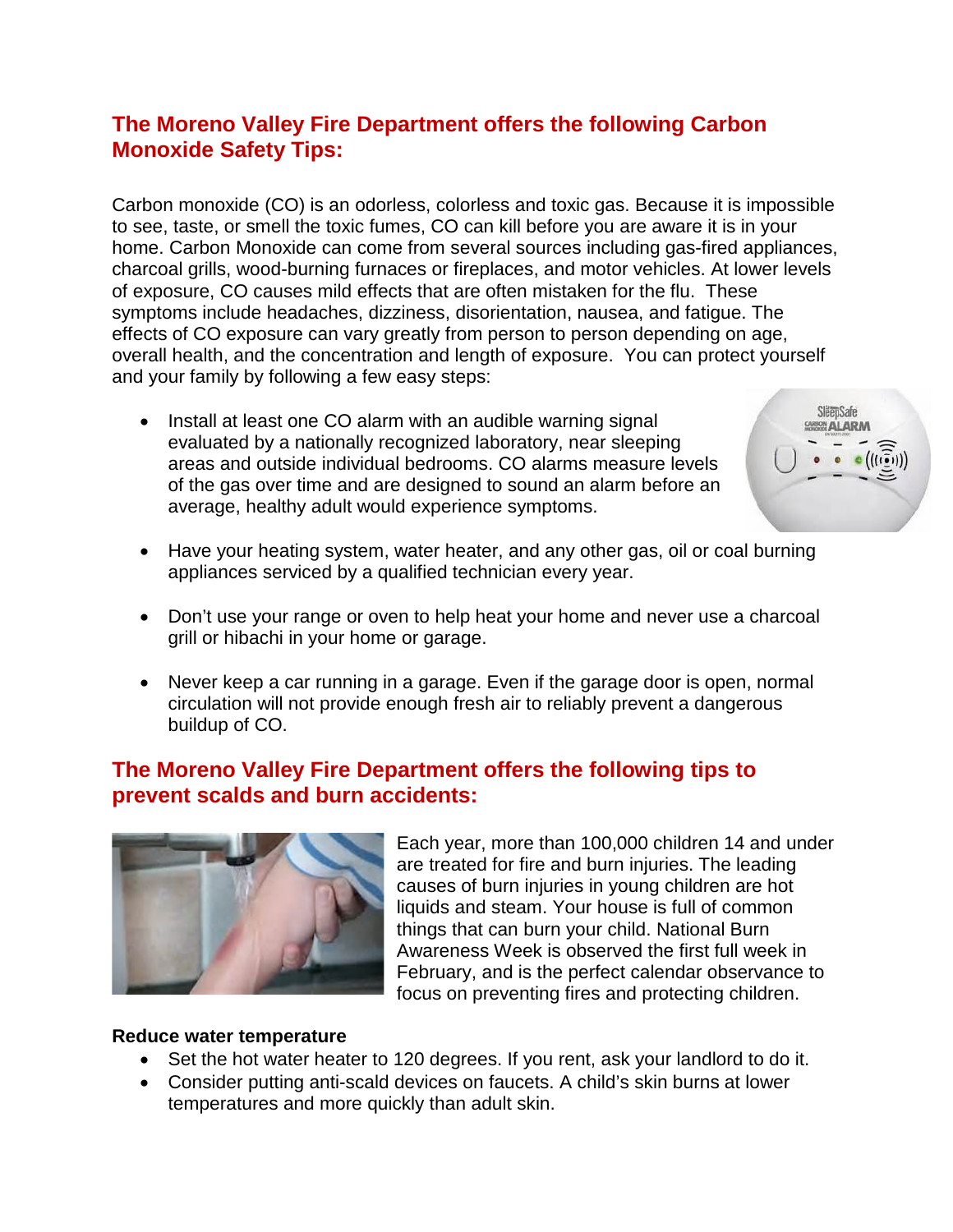## **Establish a "Kid-Free Zone"**

- Make the stove area a "Kid- Free Zone" (3 feet is a good distance). Mark it on the floor with bright tape.
- Always stay in the kitchen when your children are there.
- Do not hold children while cooking or while carrying hot foods or liquids.

### **Avoid hot spills**

- Cook with pots and pans on back burners; turn handles away from the front.
- Do not place hot foods or liquids near the counter or table's edge.

### **Test food and drink temperature**

- Taste cooked food and heated liquids to make sure they're not too hot.
- Never microwave a baby's bottle. Drinks heated in a microwave may be much hotter than their containers.
- Heat bottles with warm water and test before feeding.

#### **Remove items that burn**

- Teach your child to never touch matches or lighters. Store these items in locked cabinets and do not use these items for fun —children can imitate you.
- Keep children away from candles and other open flames.
- Keep cords out of your children's reach.

## **The Moreno Valley Office of Emergency Management offers the following emergency preparedness tips:**

Water is an essential element to survival and a necessary item in an emergency supplies kit. Following a disaster, clean drinking water may not be available. Your regular water source could be cut-off or compromised through contamination. Prepare yourself by building a supply of water that will meet your family's needs during an emergency.

#### **How Much Water Do I Need?**

You should store at least one gallon of water per person per day. A normally active person needs at least one gallon of water daily just for drinking however individual needs vary, depending on age, physical condition, activity, diet and climate.

To determine your water needs, take the following into account:

- One gallon of water per person per day, for drinking and sanitation.
- Children, nursing mothers and sick people may need more water.
- A medical emergency might require additional water.
- If you live in a warm weather climate more water may be necessary. In very hot temperatures, water needs can double.